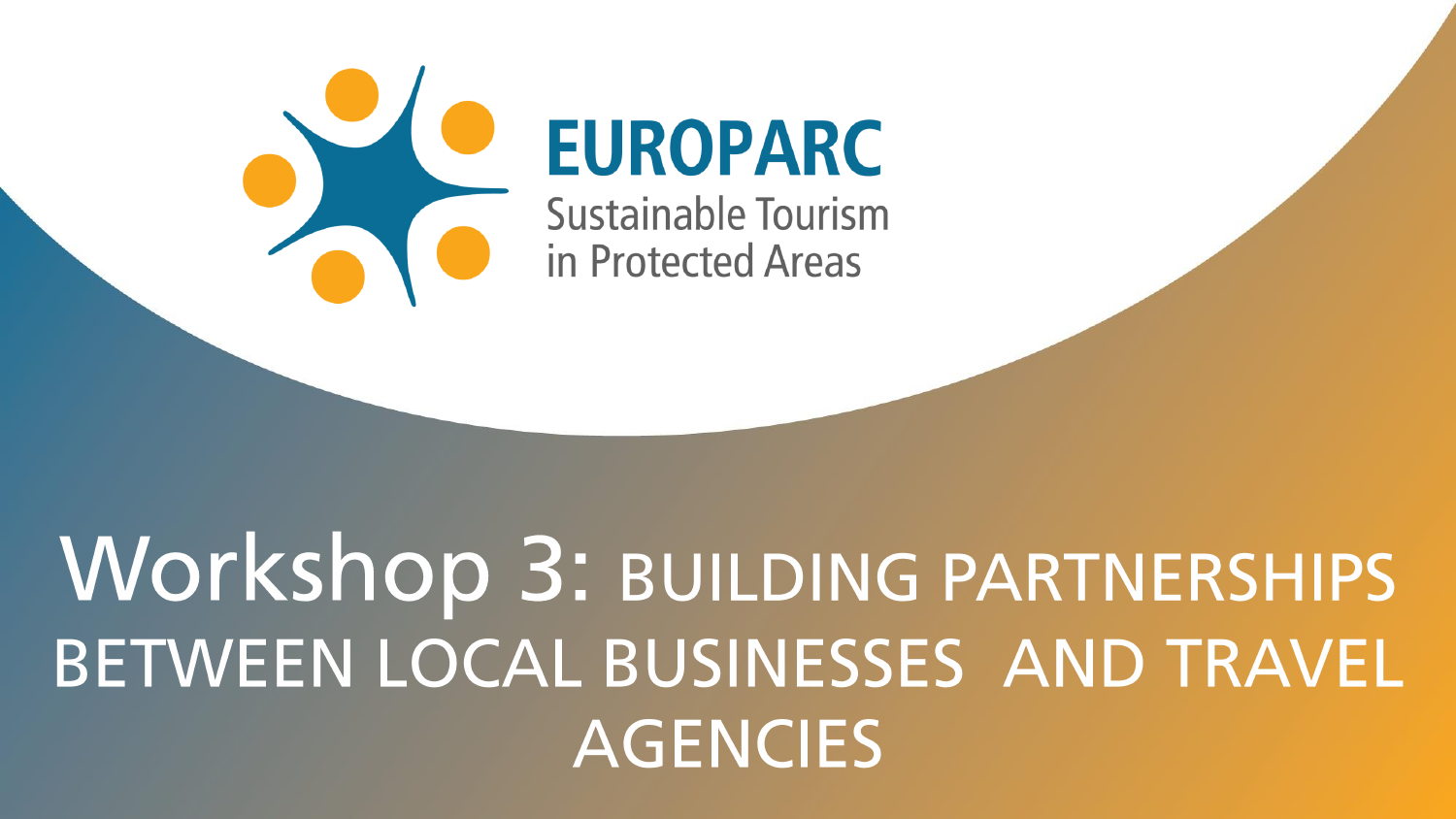## 1) What has been done?



- Presentation of two examples of implementation of Charter Part II and III:
	- Charter Partner Businesses Association in La Gomera, Canary Islands, Spain. 27 businesses - and soon 42 – with the same vision and commitment with sustainable tourism in La Gomera that are working together and with the National Park.
	- Implementation of Charter Part III in France, IPAMAC. 16 travel agencies awarded with the Charter.
- General discussion about the Charter part II and III implementation: methodologies, benefits, etc.
- Identification of best practices, needs and possible ways of solving them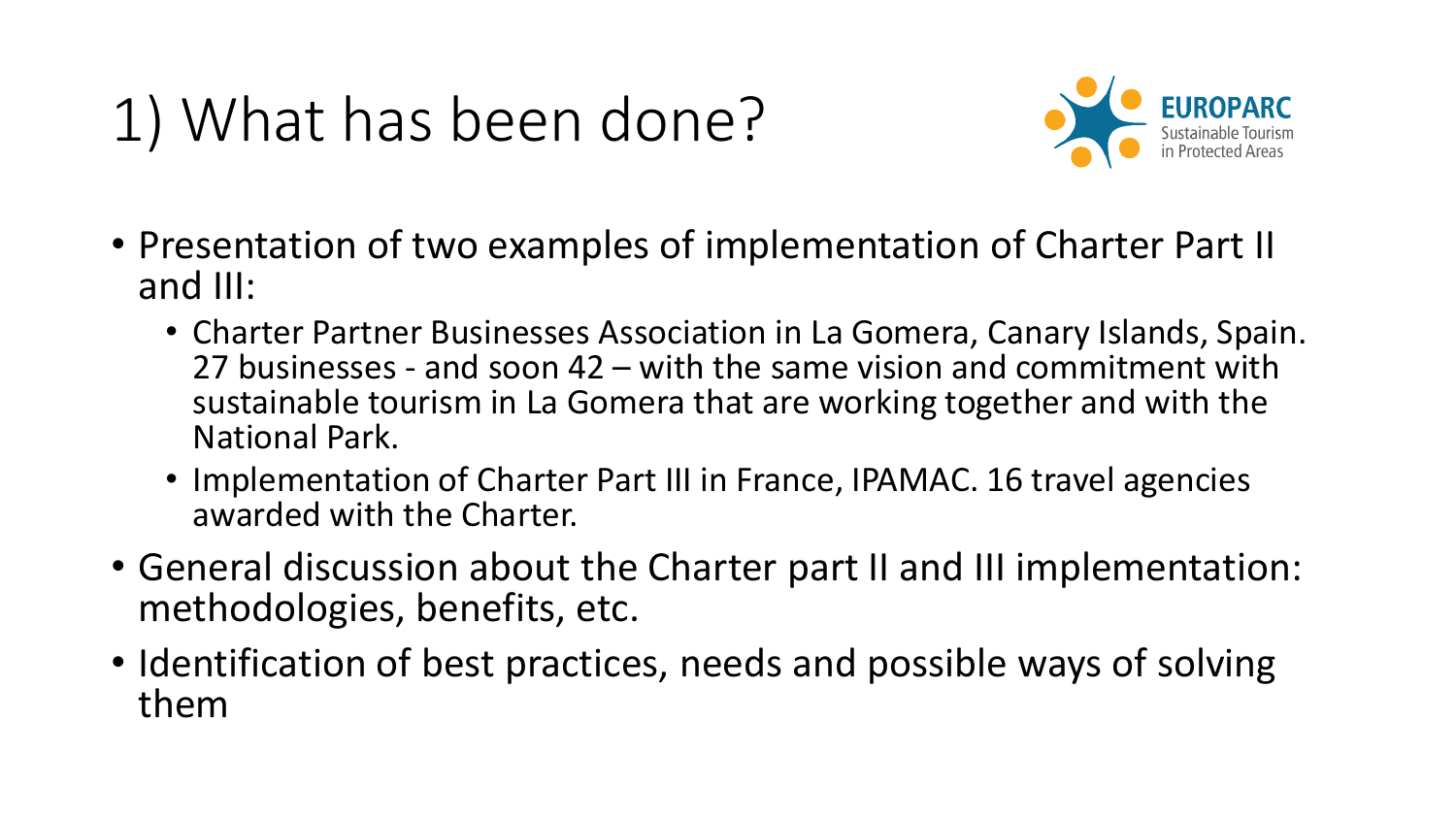#### 2) How was it done?

- By ppt presentation.
- By showing images, printed materials and videos.
- By open discussion between participants
- By questions and answers

<https://vimeo.com/239708286?activityReferer=1>





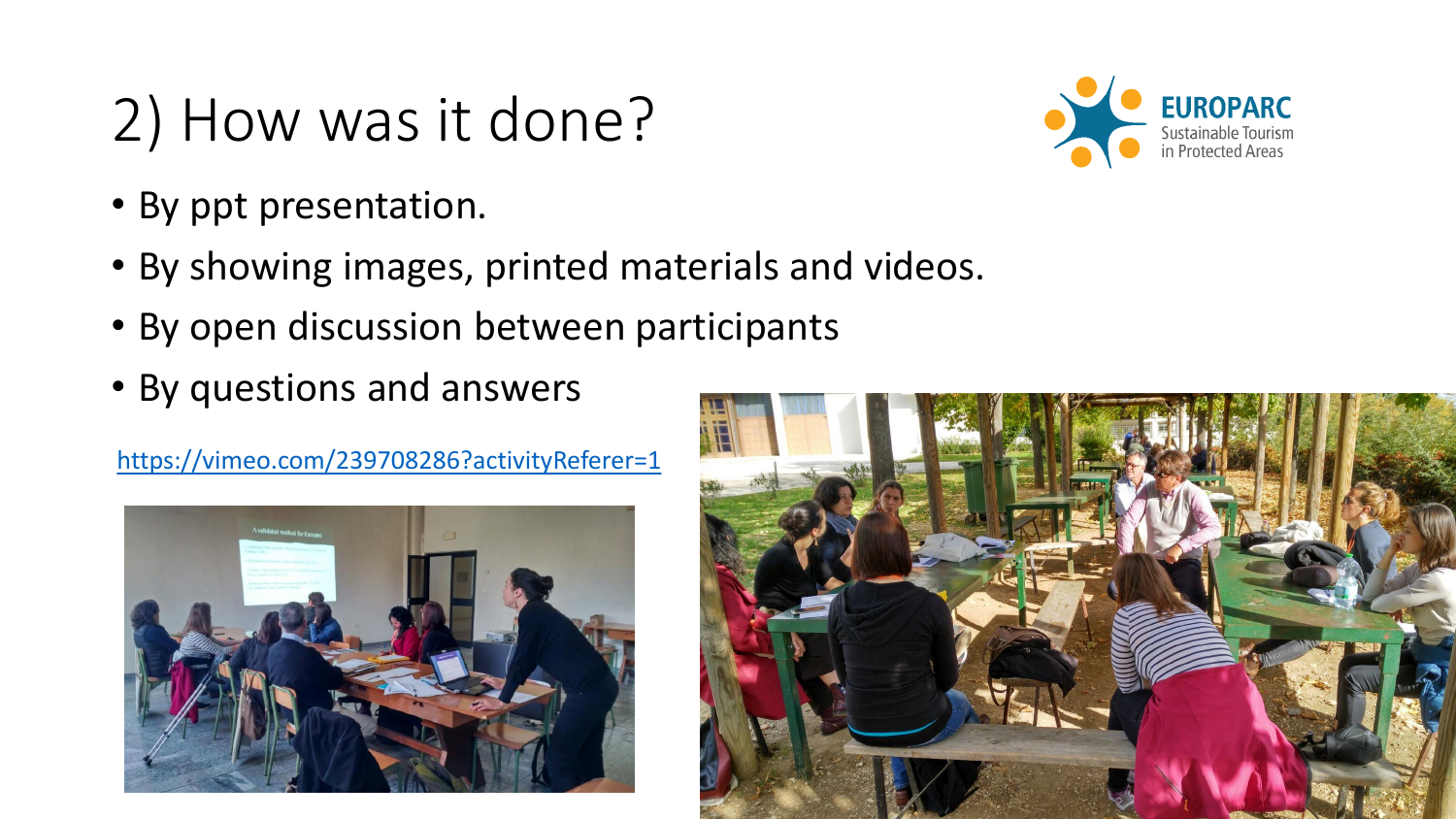# 3) What are the lessons learned?



- There are already more than 600 charter partner businesses in 40 Charter Parks, in 4 countries. But we still need to enhance implementation of Charter Part II and III (160 charter parks, 20 countries).
- Charter Part II is a flexible methodology. There is a need of knowledge and experiences exchange. Proposal: creating a tool to make the network active (Part II and III), for example a SLACK platform to bring in contact charter parks and even charter businesses. To share methodologies, surveys, best practices and solutions for specific situations. Also webinars.
- It would be interesting to measure the benefits of the implementation of the Charter Part II for nature conservation, reducing environmental impact, business performance and local development. Common methodology, gathering same data from businesses, etc. It would show the importance of the Charter.